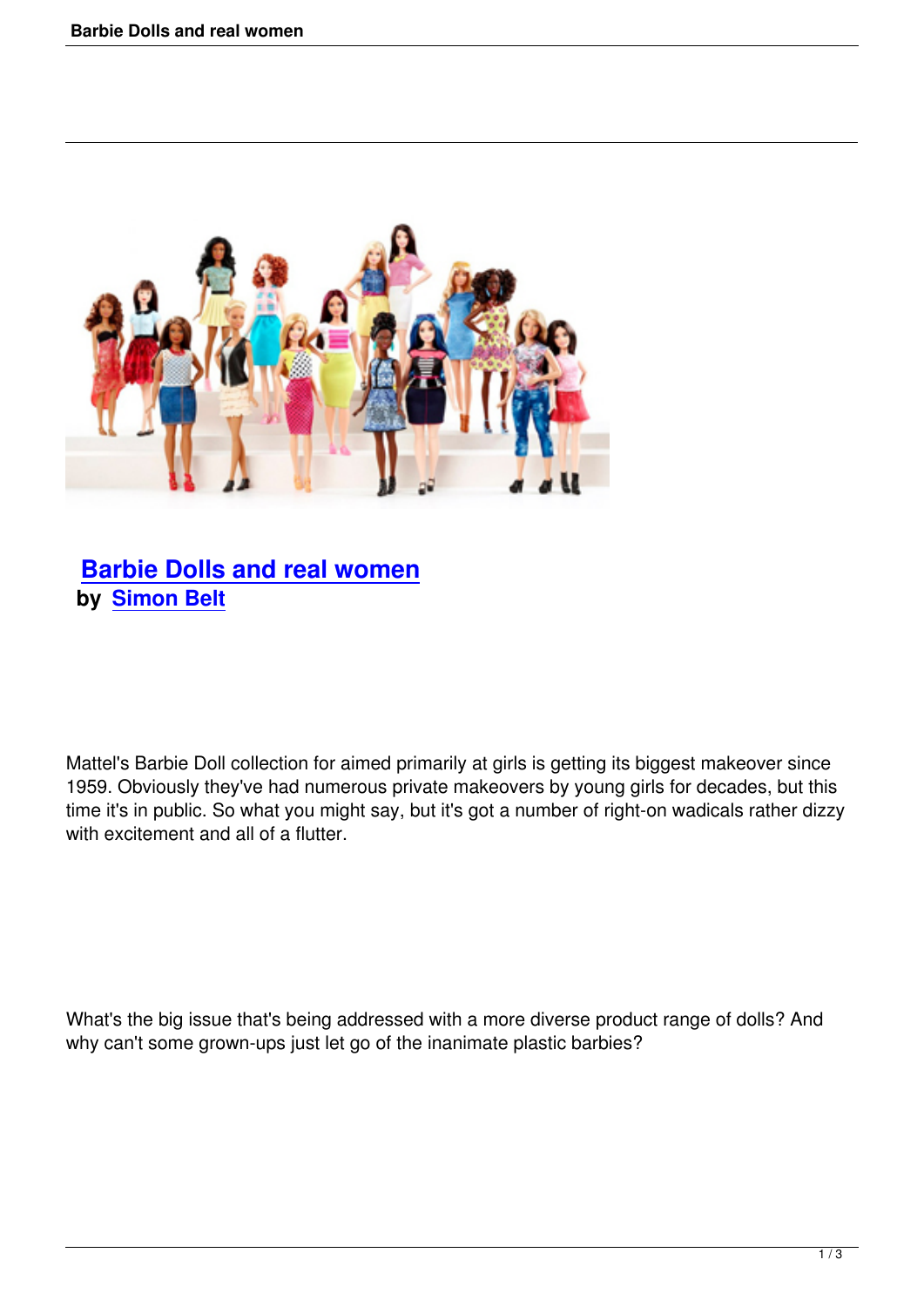"

As the youngest of four boys in a loving but relatively poor family, I never had any of my own dolls. In fact I never even had my own teddy bear, or clothes for that matter, wearing a series of hand me downs that were patched and darned such that it was sometimes hard to tell what the original item would have looked like. After mithering my parents for my own teddy bear throughout my teenage years - I don't think I realised I should have had my own before then they finally bought me one on my 18th birthday. At last I understood what shape and colour I should aspire to be.

My sister on the other hand, being the baby of the family and the only girl was lavished with all her own clothes, new ones, and all her own toys rather than what was left of the out of fashion one handed down to me. I'm not bitter. In truth, I quite liked the fact that I had to work for and earn the things I wanted for myself, and getting out delivering papers and later, caddying for the posh people at weekends helped me appreciate the real value of useful things. Spending money of Mattel's Barbie Dolls would have seemed a waste.

So how did the Barbie Doll makeover make it out of ironic articles in the fashion pages and onto the more serious and political pages and programs? Jess Cartner-Morley deals with the ironic approach quite nicely when taking sounding across the fashion team at the Guardian when she writes "*With four body shapes, seven skin tones, 24 hairstyles and 22 eye colours, Mattel's new Fashionistas range has expanded the options for its famous dolls* " followed up by "*The full range now has four body shapes, seven skin tones, 24 hairstyles, 22 eye colours – who knew there even were 22 eye colours? – and feet that can wear trainers as well as high heels. What next: Barbie with flat hair?*